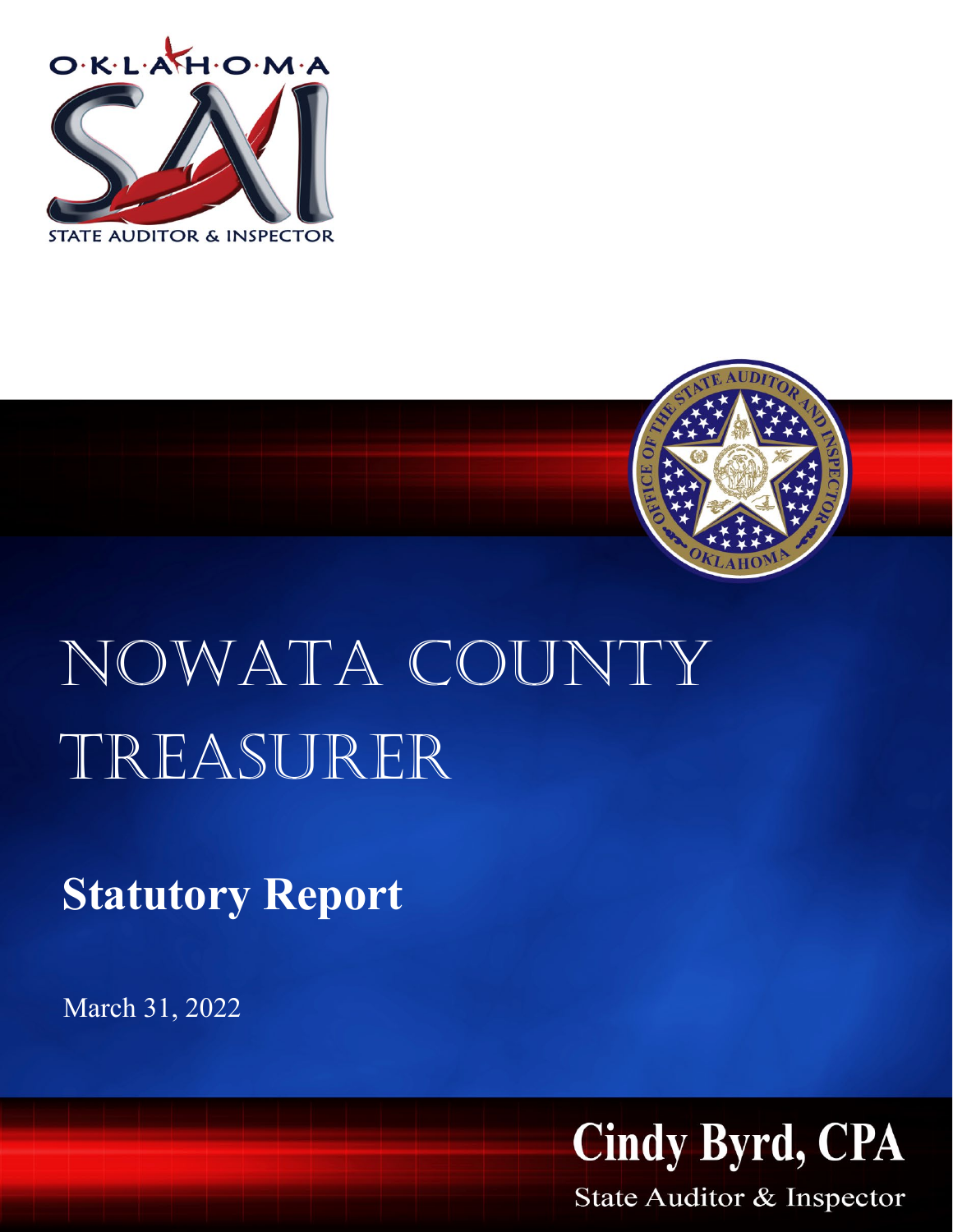**LYNN WESSON, COUNTY TREASURER NOWATA COUNTY, OKLAHOMA TREASURER STATUTORY REPORT MARCH 31, 2022**

This publication, issued by the Oklahoma State Auditor and Inspector's Office as authorized by 74 O.S. § 212, has not been printed, but is available on the agency's website [\(www.sai.ok.gov\)](http://www.sai.ok.gov/) and in the Oklahoma Department of Libraries Publications Clearinghouse Digital Prairie Collection [\(http://digitalprairie.ok.gov/cdm/search/collection/audits/\)](http://digitalprairie.ok.gov/cdm/search/collection/audits/) pursuant to 65 O.S. § 3-114.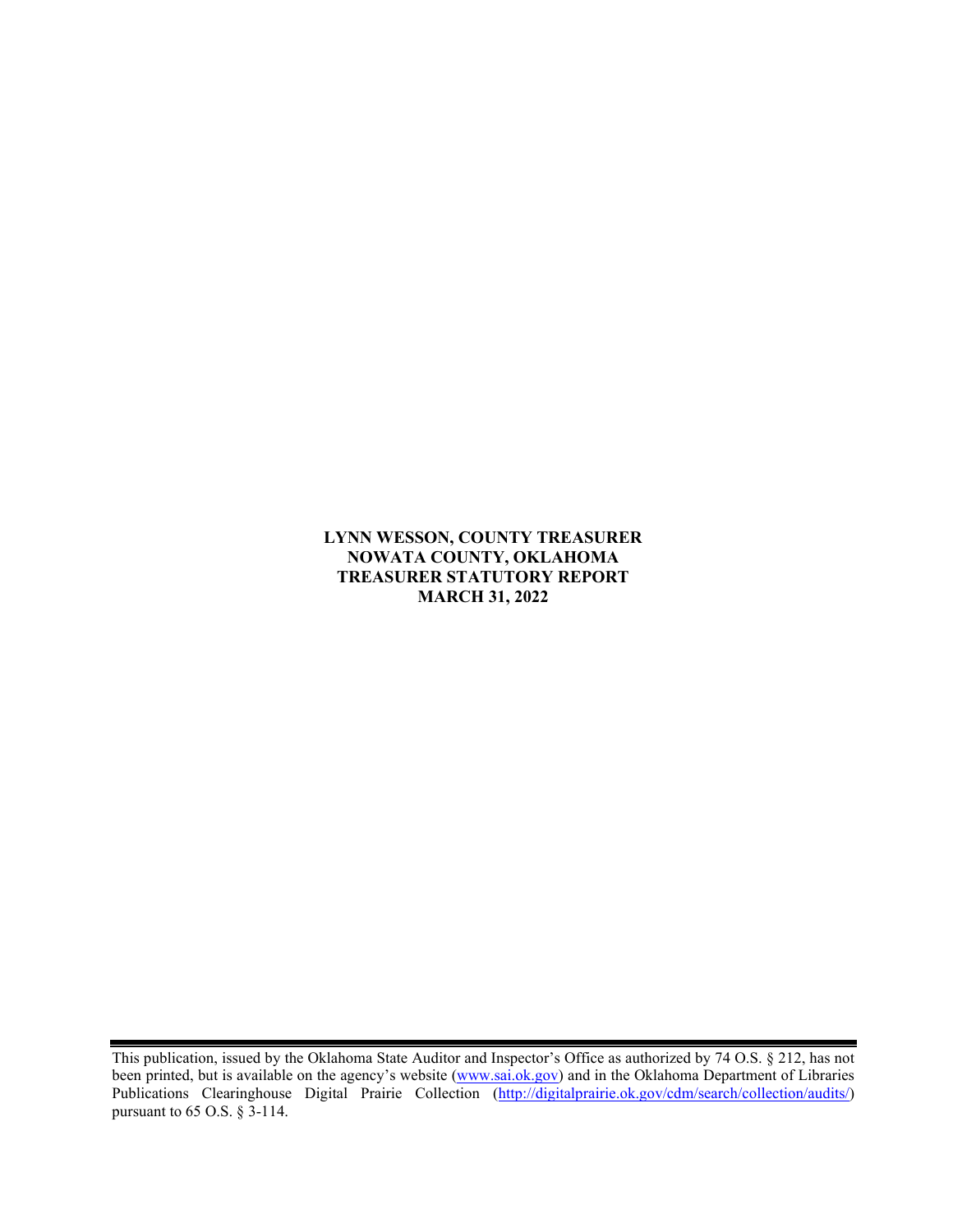

## Cindy Byrd, CPA | State Auditor & Inspector

2300 N. Lincoln Blvd., Room 123, Oklahoma City, OK 73105 | 405.521.3495 | www.sai.ok.gov

June 23, 2022

BOARD OF COUNTY COMMISSIONERS NOWATA COUNTY COURTHOUSE NOWATA, OKLAHOMA 74048

Transmitted herewith is the Nowata County Treasurer Statutory Report for March 31, 2022. The engagement was conducted in accordance with 74 O.S. § 212.

The goal of the State Auditor and Inspector is to promote accountability and fiscal integrity in state and local government. Maintaining our independence as we provide this service to the taxpayers of Oklahoma is of utmost importance.

We wish to take this opportunity to express our appreciation for the assistance and cooperation extended to our office during our engagement.

Sincerely,

tig Bypcol

CINDY BYRD, CPA OKLAHOMA STATE AUDITOR & INSPECTOR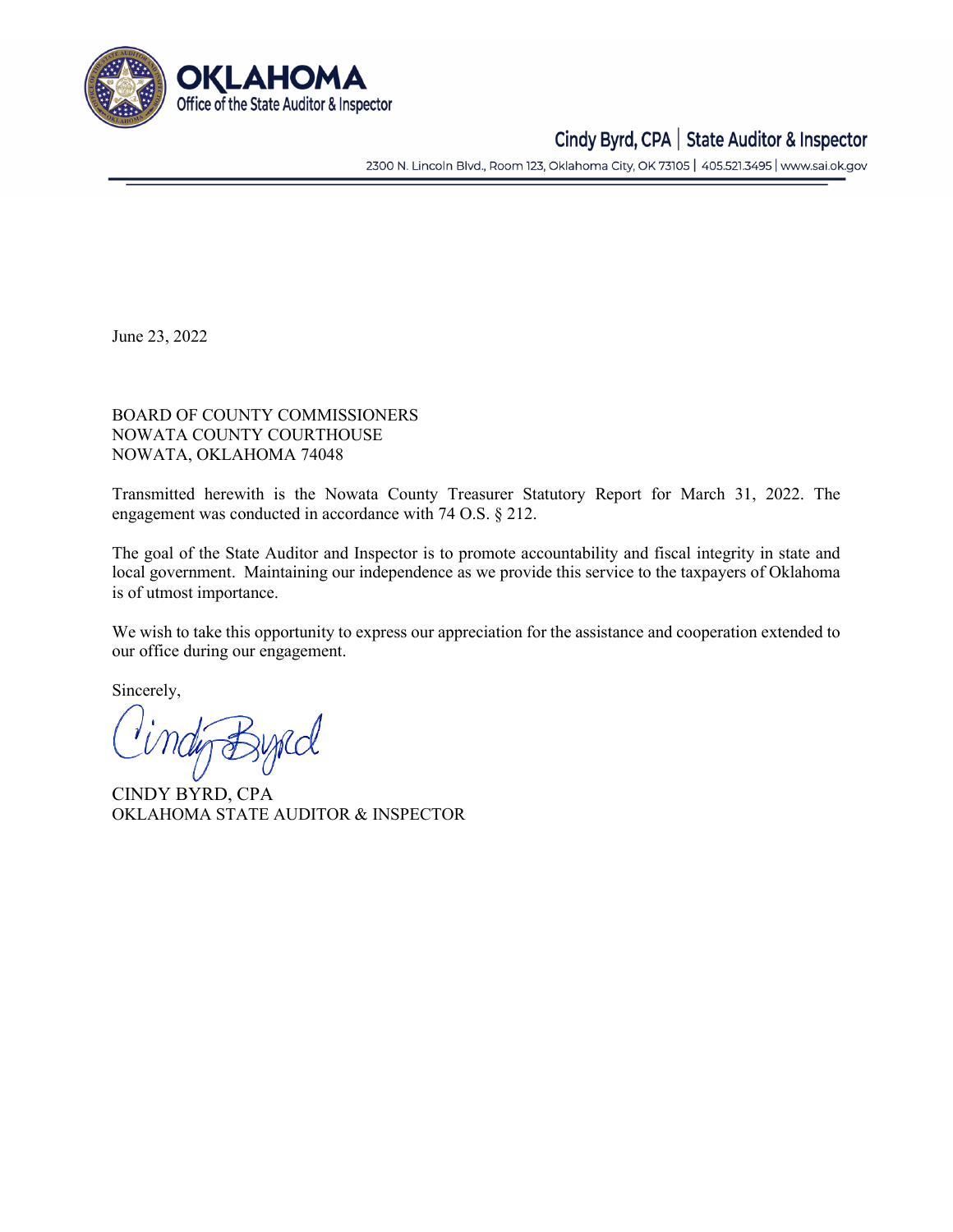

## Cindy Byrd, CPA | State Auditor & Inspector

2300 N. Lincoln Blvd., Room 123, Oklahoma City, OK 73105 | 405.521.3495 | www.sai.ok.gov

Lynn Wesson, Nowata County Treasurer Nowata County Courthouse Nowata, Oklahoma 74048

Dear Ms. Wesson:

For the purpose of complying with 74 O.S. § 212, we have performed the following procedures:

- Determine whether bank reconciliations are properly performed, visually verify the certificates of deposit, and confirm the investments.
- Determine whether subsidiary records are reconciled to the general ledger.
- Determine whether deposits and invested funds are secured by pledged collateral.

All information included in the bank reconciliations, the investment ledger, the subsidiary ledgers, and the general ledger is the representation of the County Treasurer.

Our county treasurer statutory engagement was limited to the procedures performed above and was less in scope than an audit performed in accordance with generally accepted auditing standards. Accordingly, we do not express an opinion on any basic financial statement of Nowata County.

Based on our procedures performed, there were no exceptions noted.

This report is intended for the information and use of the management of the County. This restriction is not intended to limit the distribution of this report, which is a matter of public record.

CINDY BYRD, CPA OKLAHOMA STATE AUDITOR & INSPECTOR

June 17, 2022